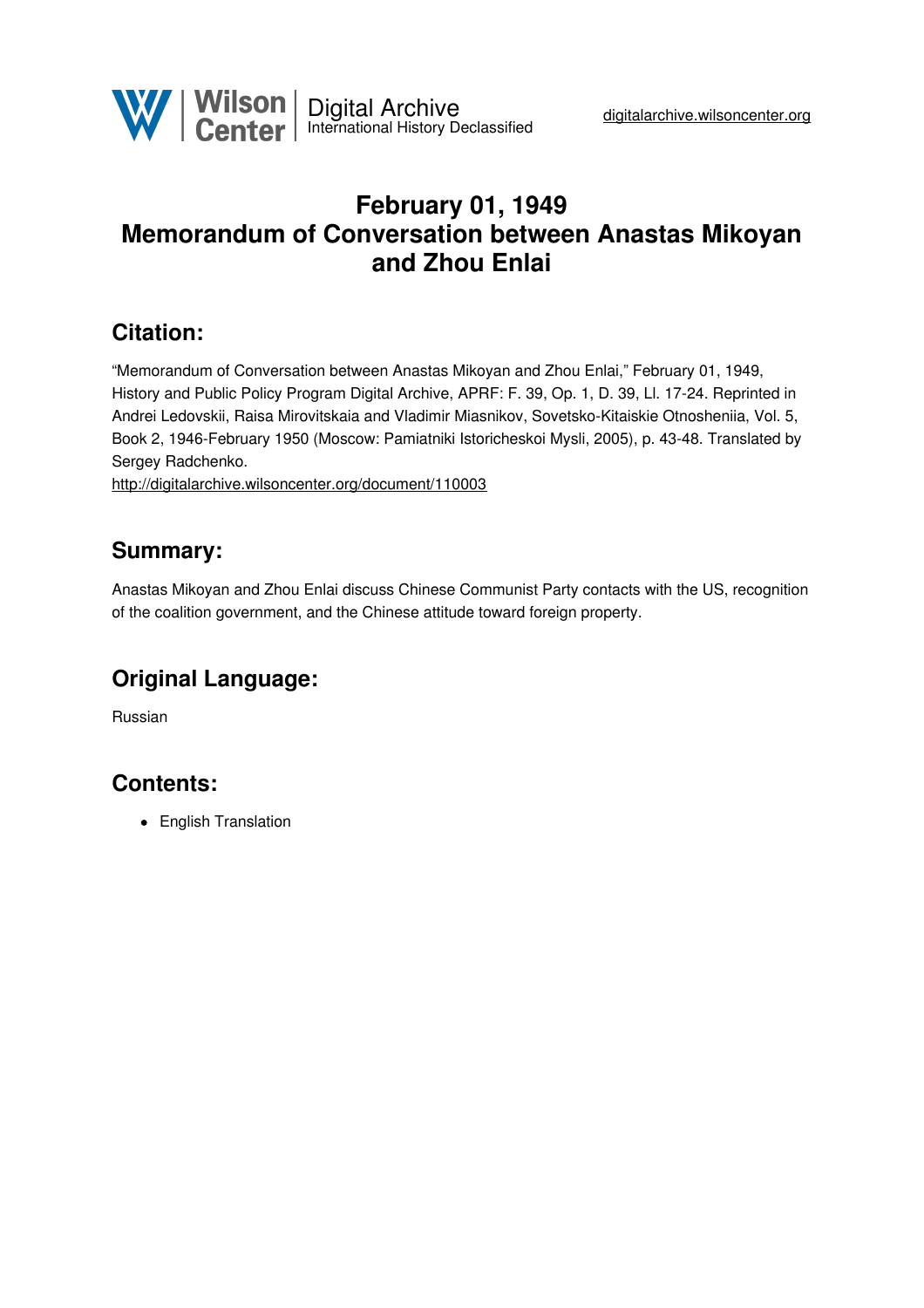On 1 February 1949, during the day, Mao Zedong's deputy Zhou Enlai, member of the Politburo Zhu De and interpreter Shi Zhe visited me and informed me that yesterday's tense conversation very much exhausted Mao Zedong and he feels unwell and asks to have another conversation a day later, and today to continue discussion of foreign policy questions with Zhou Enlai, and of military questions in the evening.

In the course of 4 hours Zhou Enlai recounted the history of the CCP's relations with foreign powers, mainly with Americans, principles and practical questions of foreign policy with the exception of [relations with] the USSR and people's democracies, with which one must carry out a policy of friendship and cooperation on the basis of equality and mutuality.

From our sides comrades I[van] Kovalev and E. Kovalev were present at the conversation.

### CONTACTS OF THE CCP WITH THE USA

In his detailed information about foreign relations of the CCP Zhou Enlai stated that during the war they had no foreign contacts until 1944. In 1944 American general [Joseph] Stilwell sent a group of American observers to Yan'an, which was there from April 1944 to March 1946, until the fall of Yan'an, and from that moment our contacts with the external world began. Already then, in accordance with Mao Zedong's instructions, we followed a policy of not allowing the Americans' intervention in our internal affairs. We followed the same policy with regard to [Truman's envoy to China George] Marshall. For example, we declined to participate in the Sino-American mediating commission, in which the decisive vote belonged to the USA. In this case we demanded to follow the decisions of the Council of Foreign Ministers' Moscow meeting in October 1945.

In the course of negotiations with Marshall we made out that the Americans wanted to establish control over our forces. We signed an agreement with the Americans on the reorganization of the army (February 1946), inasmuch as this was profitable to us. Subsequently the agreement was breached, the civil war flared up and our representative office left Nanjing. From that time we started to expose the USA vigorously. Although we broke relations with the Americans, they time and again attempted to establish contacts with us through those persons who had something to do with us. But we limited ourselves to hearing about the Americans' decisions to establish contacts with us.

As for our relations with the UNRRA [United Nations Relief and Rehabilitation Administration], despite the fact that we suffered more losses than the Guomindangists we received from it merely 2% (50 thousand tons) of all its supplies to China. In spite of this we received many valuable goods. The ammonia fertilizers supplied by the UNRRA were used by us to produce ammunition. There were many intelligence agents among the workers of the UNRRA, but there were also those who helped us.

Further Zhou Enlai said that the military clashes with the Americans had taught us a lot. It is known that even before Japan's capitulation Americans tried to create their own bases in China. With the arrival of the Sov[iet] forces in Manchuria Japan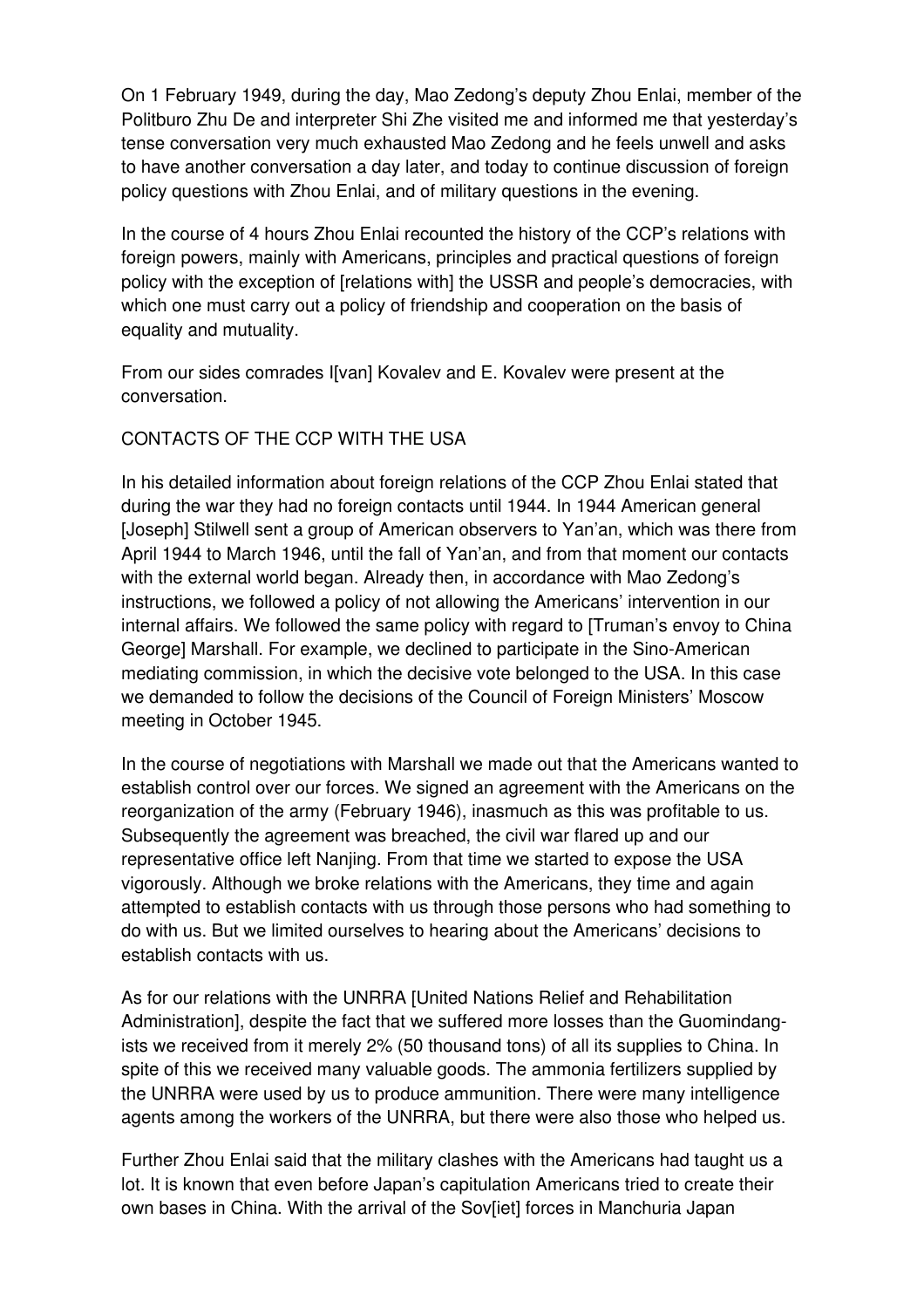capitulated. The USA gradually began to recall their observers, and then forces from China, continuing however to help the Guomindang in the military respect. In the clashes with the Guomindang-ists we killed several Americans who participated in the Guomindang operations. The first case of such a nature dates back to the talks between Mao Zedong and Jiang Jieshi in Chongqing in 1945. [American forces in China Commander Albert Coady] Wedemeyer, having learned about the killing of an American soldier, presented us with an ultimatum, but we declared in reply that we knew nothing about the killing. The second case happened in the vicinity of Tianjin, when a group of Americans, under the pretext of looking for their lost people, conducted intelligence gathering. Our forces opened fire on the group. We immediately broadcasted this case on the radio but the Americans denied it. The third case happened on the road between Tianjin and Beiping [Beijing] when the Americans intentionally drove into our zone. In the firefight one American was killed. Marshall protested to us. The fourth case happened in the area of Qingdao, when, in a firefight with a group of intelligence agents, one American was killed and three were captured. Americans again protested to us, then came to negotiate and signed a document, recognizing their responsibility in this affair. The fifth case relates to last year, when an American intelligence plane wanted to land an American major general on the territory of the liberated area. We captured this general and he has been in Shandong since the month of May 1947, without admitting being a general. The Americans pretend that they don't know about this case. The sixth case of a clash with the Americans relates to the area of the Tianjin airfield, where the Americans worked as the Guomindang's instructors. Our guerrillas blew up military objects on the airfield. After this the Americans recalled their representatives.

Summarizing the aforesaid, Zhou Enlai said that we must not provoke the Americans, but if they come out against us we will deliver them decisive rebuffs. In our press we curse the USA because this educates the masses (workers, peasants, students) in the spirit we need.

Further Zhou Enlai said that in the course of the 3 postwar years the USA undermined its authority in China. As a whole, the people hate the Americans, though there are some people, even among the progressive elements, who fear the powers of the USA.

Continuing, Zhou Enlai stated that, in relations with the Americans, a new problem emerged when our troops took Mukden [Shenyang] last year. The foreign consulates located there (American, English and French) hinted to us that they have no intention of evacuating and would like to establish de facto relations with us. We understand that these consulates remained for intelligence gathering against us and the USSR. We have no desire to see them in Mukden [Shenyang], therefore we are taking measures to isolate them, creating for them unbearable conditions, so as to force them to leave Mukden. In the future we will raise the question of a consular network on equal footing. Generally, Zhou Enlai said, we will grasp the Americans firmer because "we are fighting them, and not other powers." The Americans are undermining our regime and we should isolate the USA in our own country.

ON RECOGNIZING THE COALITION GOVERNMENT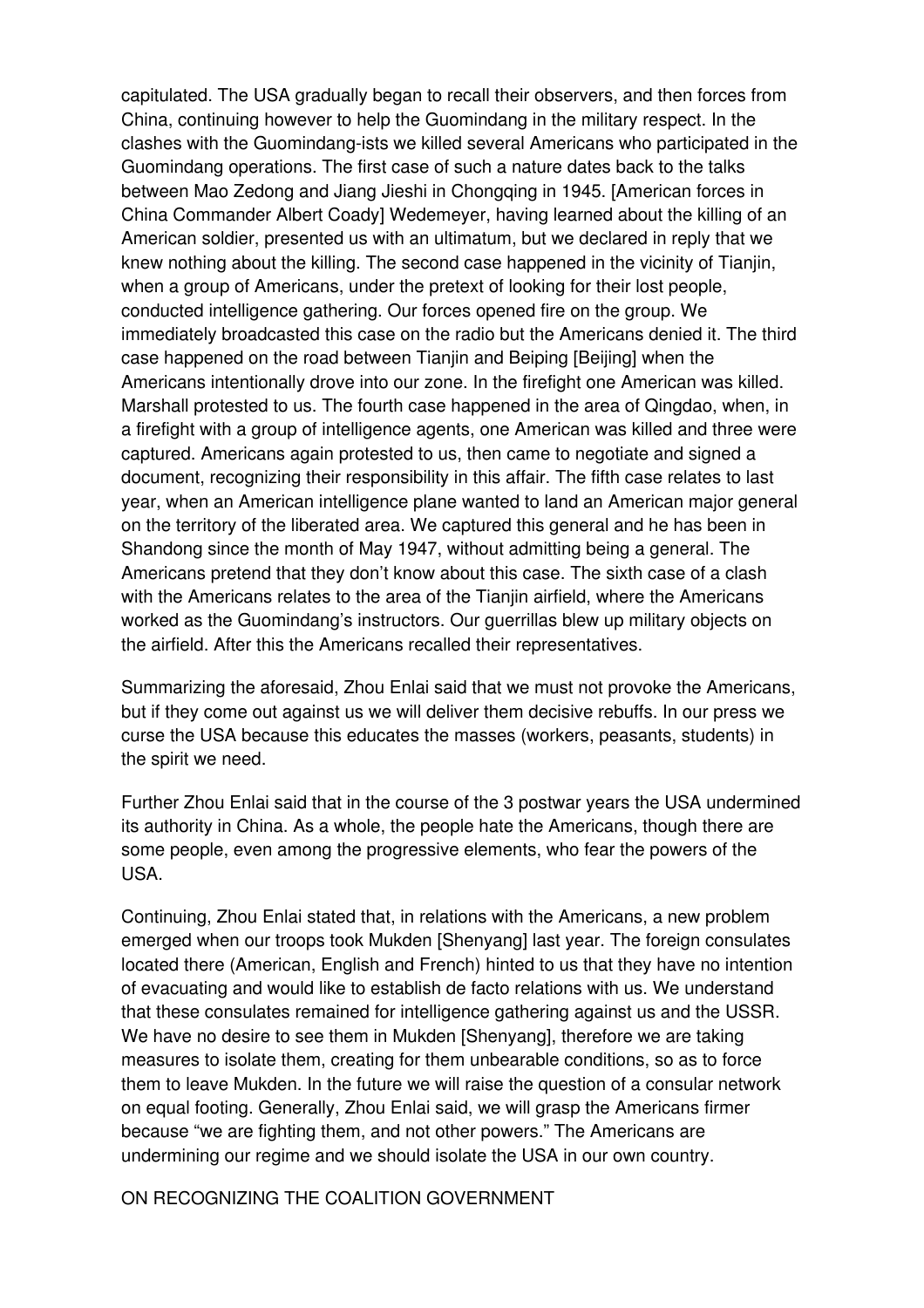Further Zhou Enlai turned to the question of the diplomatic recognition of the future coalition government headed by the communists, but before that he asked to explain why the Soviet Ambassador [Nikolai] Roshchin departed for Canton.

With regard to the question of Roshchin's move with the Guomindang government to Canton I explained that this is fairly reasonable since China so far only has one government, to which our ambassador is accredited and it is natural that he moved together with the Chinese government to Canton, having left a part of the Embassy personnel in Nanjing. In essence this will not only not hamper our common cause but, on the contrary, aid it.

Then Zhou Enlai continued on the question of recognition of the future coalition government by foreign powers. In accordance with the CCP data, received through the democratic leaders, the Americans and the English intend to recognize the new government headed by the communists. One of the cited proofs is the fact that, in their opinion, the ambassadors of the countries did not leave Nanjing and did not follow the Guomindang government, which moved to Canton.

#### The first option

The CCP strives toward immediate recognition of the new government by the main foreign powers. In this case it is necessary for the USSR to recognize the new government first; according to their information, the Americans and the English want to get ahead of the Sov[iet] Union in this matter so as to put it into an unfavorable situation in the eyes of the Chinese public.

#### The second option

Not to strive toward immediate recognition of the new government. If a foreign government declares its desire to recognize, not to refute it and not to give agreement, continuing this tactic for approximately one year. After this, to strive toward recognition. The advantages of such an option are such that, having free hands, the new government could with more ease put pressure on all things foreign in China, ignoring the protests of foreign governments against the actions of the new government, aimed at limiting the rights and drawing [sic] foreign citizens and foreign governments. At the same time they would like to know the opinion of our CC whether one must establish diplomatic relations between the USSR and the new Chinese government after a year together with other countries or they could be established immediately after the formation of the coalition government.

I promised to report all of this to our CC, which will discuss it and reply.

### ON THE ATTITUDE TOWARD FOREIGN PROPERTY

In yesterday's conversation, Zhou Enlai said, Mao Zedong, speaking about foreign enterprises, stressed that it is necessary to apply a cautious position with respect to them, inasmuch as their capital is closely intertwined with China's interests. He reminded that the 6th Congress of the CCP made the decision on the confiscation of foreign capital and property, which was then approved by the Comintern. In principle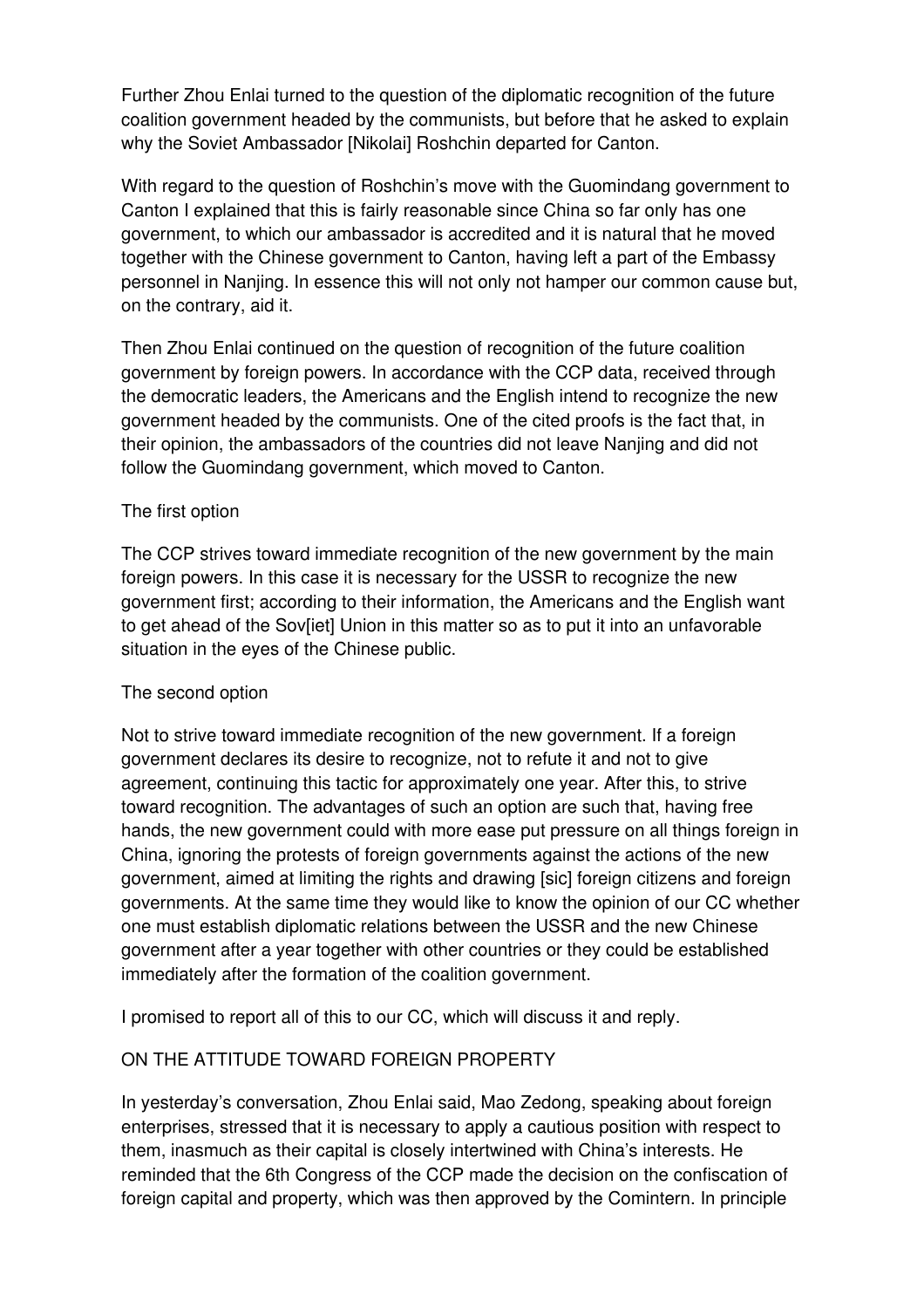this decision also remains in force now, but its implementation must be conducted in more flexible forms. Zhou Enlai asked that I recount my attitude toward the position, put forward by Mao Zedong on this question.

I replied that on the question of foreign property we have an opinion that one should nationalize Japanese, French and, where possible, English property. With regard to the American property one must carry out a cautious policy, so as to create an impression among the Americans that their interests will be taken into account by the new government. When the government headed by the communists takes control over the situation in China, one could discuss this question again and resolve it depending on the situation and on the behavior of the Americans. After this statement of mine, Zhou Enlai recounted the preliminary draft of the CCP position, recounted above, in accordance with which, [they] do not intend to nationalize foreign property for the time being.

### PRINCIPLES OF FOREIGN POLICY

Then Zhou Enlai, in accordance with the points expounded earlier by Mao Zedong, recounted the following principles of their foreign policy:

1. To conduct a policy of independence, without provoking foreign powers at the same time.

2. To protect the life and property of foreigners (keeping quiet for the time being about their privileges) with the exception of Japanese property, which has all been already confiscated by the Guomindang, this [provision] remaining in force.

3. With regard to the existing consulate and diplomatic representative offices before the establishment of diplomatic relations, to carry out a line of not liquidating them, protecting their life and property, taking away their right to conduct their activities, at the same time creating unbearable conditions for the consulates of the Western powers in Mukden so that they leave it and in the future not to allow them to be restored in Mukden and Harbin. As Zhou Enlai expressed himself, to strive for shutting off Manchuria with an Iron Curtain from the foreign powers except for the USSR and people's democracies. In order to create the appearance of equal attitude, Soviet consulate organizations also must formally end their activities, continuing their functions unofficially.

4. To close down all newspapers and journals published by foreigners. This means that the Soviet consulates in Tianjin and Shanghai, in order to continue the publication of their newspapers, must formally appoint

as the heads of these publications some kind of democratic Chinese [persons].

5. To prohibit further entry of foreigners, missionaries and journalists into China (with the exception of [those] friendly-disposed), to introduce mandatory registration of missionary organizations, hospitals, schools, cultural and scientific institutions, foreign aid organizations, putting them under control and limiting their activities within a certain framework, protecting their life and property. To limit land property of foreign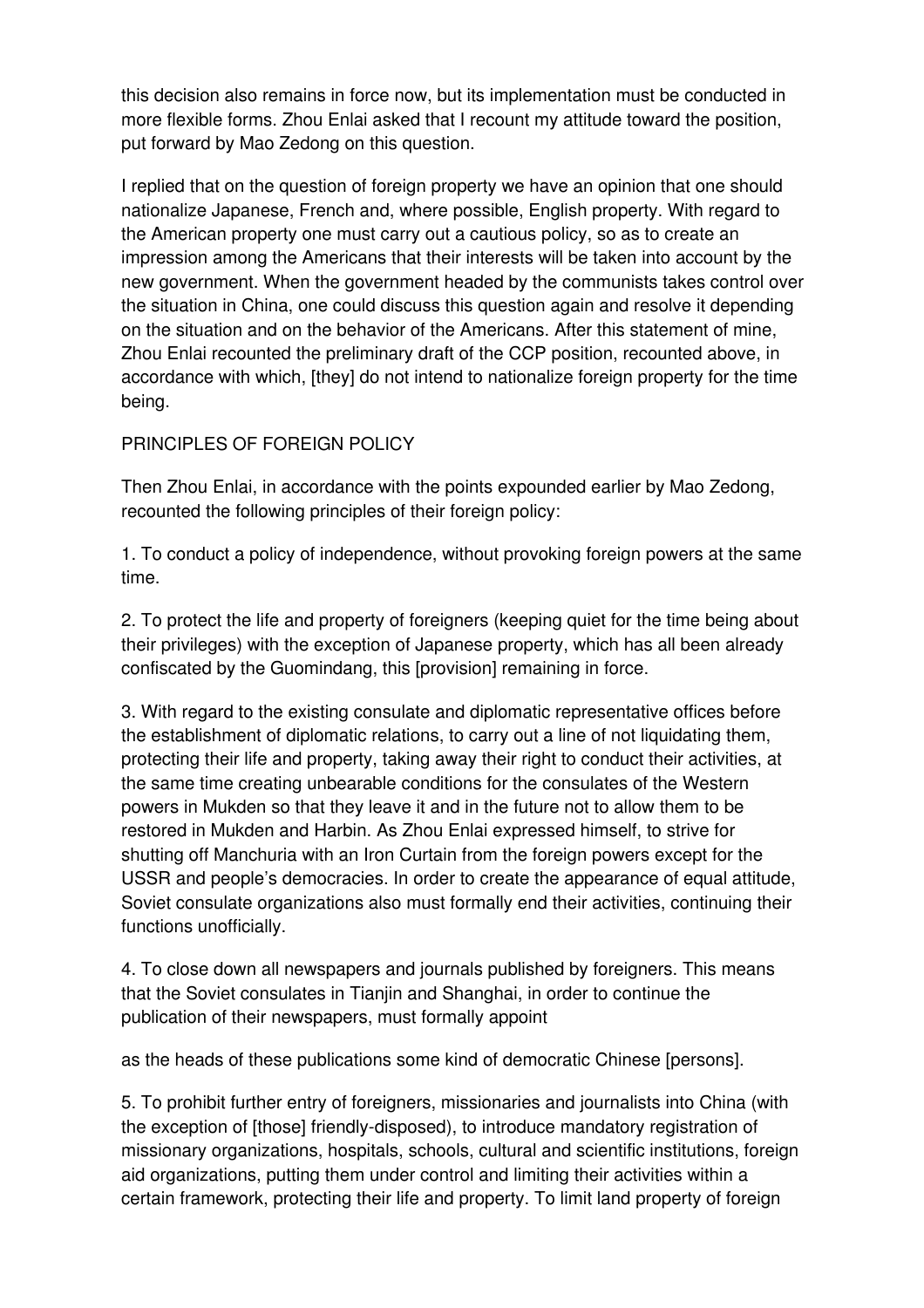churches with their villas [sic, probably "to their villas"], confiscating the remaining land. In foreign missionary schools the directors must be Chinese, and the textbooks —from among the number approved by the government, religion must be taught on a voluntary basis. To deport foreigners accused of espionage and of breaking the law, and in some cases to send [them] to jail through the court.

6. To keep foreigners employed at Chinese state institutions, with the exception of reactionaries and hostile persons.

7. To prohibit activity of foreign telegraph and information agencies inside of China. At the same time they ask us to hint to them what modus could be created for the [ITAR- ]TASS, which, let's say, could exchange information with Chinese state agency on the basis of a treaty or otherwise taking into account our experience with the countries of people's democracies.

8. To forbid all foreigners to carry weapons, except for diplomatic workers.

9. To de facto isolate the American military attaches remaining in Beiping [Beijing] and Tianjin by supplying [our] own officers to them, take away their opportunity to move anywhere and take up any activities.

10. To encircle the Qingdao base, occupied by the Americans, breaking all of its contacts with the surrounding territory; without resorting to military actions to strive toward Americans' departure; to do the same with other coastal points where the Americans will leave behind or land their forces. In all cases when the Americans disturb the order or come out against [our] forces or authorities, to suppress them using weapons when necessary.

11. To put all of the customs under [our] own control, taking them completely from under the direction of foreign powers. To keep customs tariffs unchanged for the time being. To cancel the privileges, given to the Americans by the Guomindang, decreeing that entry of internal ports is allowed only with the government's permission.

12. To forbid foreigners to use radio stations on China's territory.

13. To establish control over foreign enterprises, banks and their accounting and in case of their breaching established laws, to make them bear responsibility, even as far as closing [them] down.

Talking about foreign trade Zhou Enlai said that first and foremost they will establish trade relations with the USSR and with the countries of people's democracies. They will give their goods to these countries in the first place, and the remnants—to the capitalist countries.

To my question whether they are considering trade with Japan, Zhou Enlai said that they had not discussed this question yet, but it should be thought through and we should be consulted.